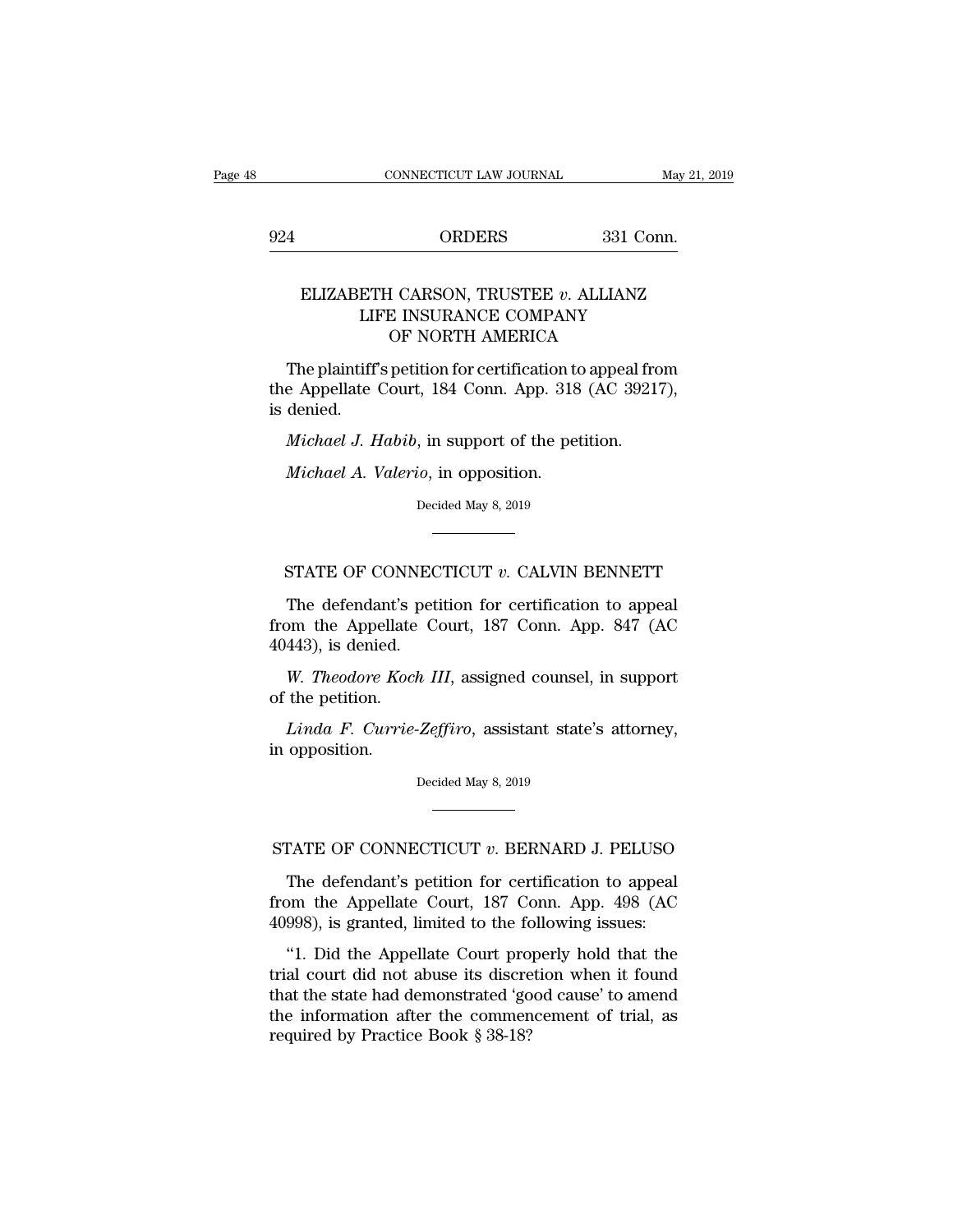| CONNECTICUT LAW JOURNAL | Page 49 |
|-------------------------|---------|
| <b>ORDERS</b>           | 925     |
|                         |         |

CONNECTICUT LAW JOURNAL Page 49<br>
1 Conn. ORDERS 925<br>
"2. Did the Appellate Court properly hold that the<br>
fendant failed to demonstrate that the state's amend-<br>
ant to the information caused projudice to his substant  $\begin{array}{ll} \text{331 Conn.} \text{ORDERS} \text{925} \ \text{``2. Did the Appellate Court properly hold that the defendant failed to demonstrate that the state's amendment to the information caused prejudice to his substance.} \end{array}$ 331 Conn. ORDERS 925<br>
"2. Did the Appellate Court properly hold that the<br>
defendant failed to demonstrate that the state's amend-<br>
ment to the information caused prejudice to his substan-<br>
tive rights, in violation of Prac 925<br>
The Magnetice Court properly hold that the<br>
defendant failed to demonstrate that the state's amend-<br>
ment to the information caused prejudice to his substantive rights, in violation of Practice Book § 38-18?''<br>
ROBINS "2. Did the Appellate Court properly hold that the fendant failed to demonstrate that the state's amendent to the information caused prejudice to his substance rights, in violation of Practice Book § 38-18?"<br>ROBINSON, C. J "2. Did the Appellate Court properly be defendant failed to demonstrate that the st<br>ment to the information caused prejudice to<br>tive rights, in violation of Practice Book {<br>ROBINSON, C. J., did not participate in<br>ation of fendant failed to demonstrate that the state's amendent to the information caused prejudice to his substance rights, in violation of Practice Book § 38-18?"<br>*ROBINSON*, C. J., did not participate in the considerion of or d ment to the inform<br>tive rights, in viol<br>ROBINSON, C.<br>ation of or decisi<br>James P. Sexta<br>the petition.

ROBINSON, C. J., did not participate in the consideration of or decision on this petition.<br>James P. Sexton and Megan L. Wade, in support of the petition.<br>Decided May 8, 2019 ELLEN M. MANZO-ILL *v*. SAMUEL V.<br>ELLEN M. MANZO-ILL *v*. SAMUEL V.<br>SCHOONMAKER III ET AL.

# Decided May 8, 2019<br>Decided May 8, 2019<br>NM. MANZO-ILL v. SAMUEL V.<br>SCHOONMAKER III ET AL.<br>Ts petition for certification to app

Decided May 8, 2019<br>
The plaintiff's petition for certification to appeal from<br>
e Appellate Court, 188 Conn. App. 343 (AC 40447),<br>
dopied ELLEN M. MANZO-ILL v. SAMUEL V.<br>
SCHOONMAKER III ET AL.<br>
The plaintiff's petition for certification to appeal from<br>
the Appellate Court, 188 Conn. App. 343 (AC 40447),<br>
is denied. ELLEN<br>St<br>The plaintiff<br>the Appellate<br>is denied.<br>James H. Le ELLEN M. MANZO-ILL *v*. SAMUEL V.<br> *SCHOONMAKER III ET AL.*<br> *The plaintiff's petition for certification to appea*<br> *e Appellate Court, 188 Conn. App. 343 (AC 4 denied.*<br> *James H. Lee, in support of the petition.*<br> *Scott* SCHOONMAKER III ET AL.<br>The plaintiff's petition for certification to appeal from<br>e Appellate Court, 188 Conn. App. 343 (AC 40447),<br>denied.<br>*James H. Lee*, in support of the petition.<br>*Scott S. Centrella* and *Timothy P. Mo* 

sition. James H. Lee, in support of the petition.<br>Scott S. Centrella and Timothy P. Moylan, in oppotion.<br>Decided May 8, 2019 Scott S. Centrella and Timothy P. Moylan, in opposition.<br>
Decided May 8, 2019<br>
WILLIAM PATTY ET AL. *v.* PLANNING AND ZONING<br>
COMMISSION OF THE TOWN OF WILTON ET AL.

# COMMISSION OF THE TOWN OF WILTON ET AL.<br>The plaintiffs' petition for certification to appeal from

Decided May 8, 2019<br>
THE PRIMICS AND ZONING<br>
COMMISSION OF THE TOWN OF WILTON ET AL.<br>
The plaintiffs' petition for certification to appeal from<br>
e Appellate Court, 188 Conn. App. 115 (AC 40710),<br>
dopied WILLIAM PATTY ET AL. v. PLANNING AND ZONING<br>COMMISSION OF THE TOWN OF WILTON ET AL.<br>The plaintiffs' petition for certification to appeal from<br>the Appellate Court, 188 Conn. App. 115 (AC 40710),<br>is denied. WILLIAM PAT<br>COMMISSION<br>The plaintiffs<br>the Appellate<br>is denied.<br>Paul A. Sobe ILLIAM PATTY ET AL. *v*. PLANNING AND ZC<br>COMMISSION OF THE TOWN OF WILTON ET<br>The plaintiffs' petition for certification to appear<br>a Appellate Court, 188 Conn. App. 115 (AC 4<br>denied.<br>*Paul A. Sobel*, in support of the petit *MATHER COMMISSION OF THE TOWN OF WILTON ET AL.*<br>The plaintiffs' petition for certification to appeal from<br>e Appellate Court, 188 Conn. App. 115 (AC 40710),<br>denied.<br>*Paul A. Sobel*, in support of the petition.<br>*Matthew C.* The plaintiffs' petition for certifica<br>the Appellate Court, 188 Conn. App<br>is denied.<br>*Paul A. Sobel*, in support of the p<br>*Matthew C. Mason, Barbara Sche*<br>cia C. Sullivan, in opposition.<br>Decided May 8, 2019

support of the<br>
m, Barbara Sch.<br>
opposition.<br>
Decided May 8, 2019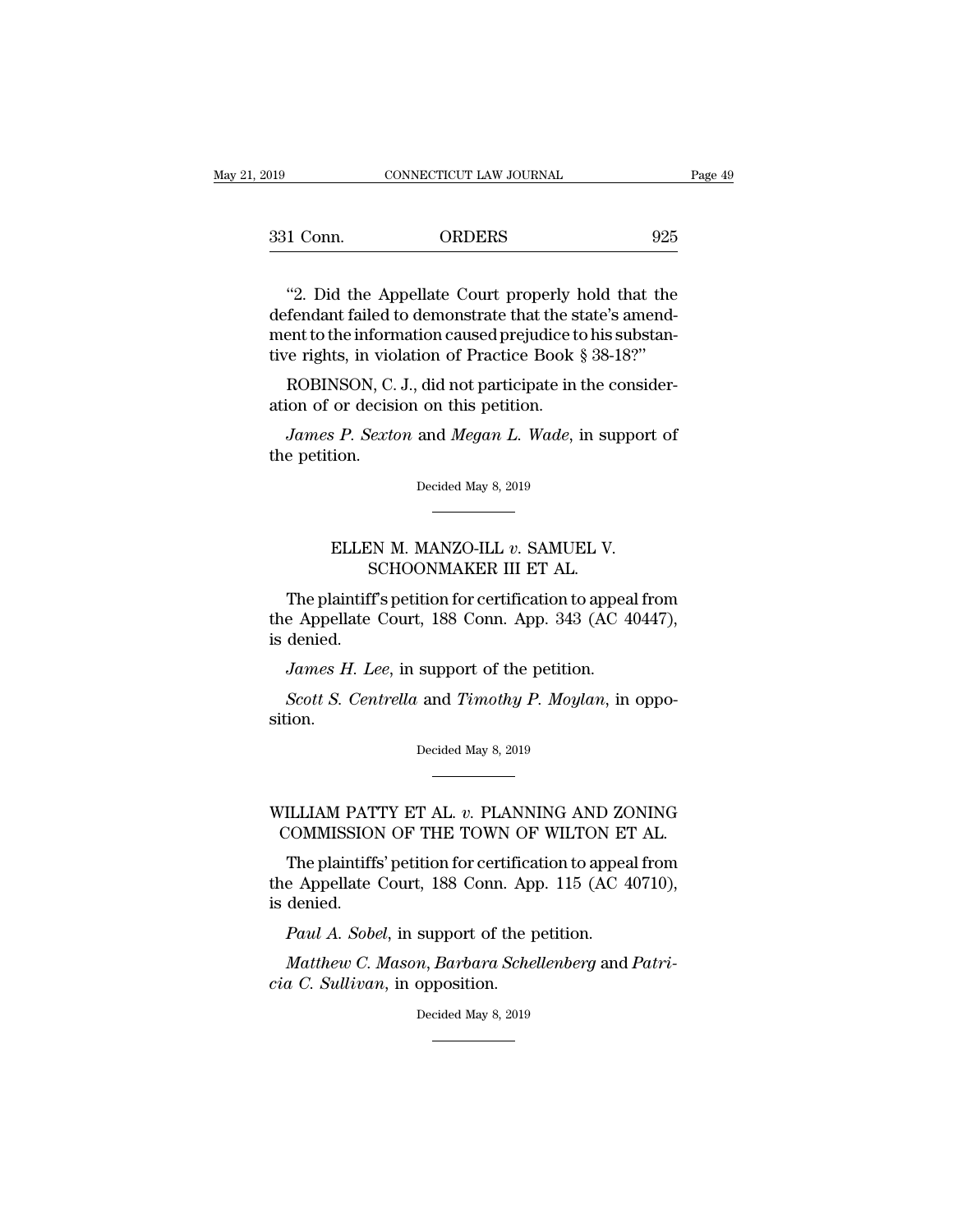<sup>926</sup> ORDERS 331 Conn. CONNECTICUT LAW JOURNAL May 21, 2019<br>26 ORDERS 331 Conn.<br>STATE OF CONNECTICUT *v*. TIMOLYN DUNBAR<br>The defendant's petition for certification to appeal

 $\begin{array}{ll} \text{6} & \text{ORDERS} & \text{331 Conn.} \ \text{STATE OF CONNECTICUT } v. \text{ TIMOLYN DUNBAR} \ \text{The defendant's pettion for certification to appeal} \text{om the Appellate Court, 188 Conn. App. 635 (AC 024) is denied.} \end{array}$ 926 ORDERS 331 Conn.<br>
STATE OF CONNECTICUT v. TIMOLYN DUNBAR<br>
The defendant's petition for certification to appeal<br>
from the Appellate Court, 188 Conn. App. 635 (AC<br>
40924), is denied. 926<br>
STATE OF CONNEC<br>
The defendant's pet<br>
from the Appellate C<br>
40924), is denied.<br>
David B. Bachman, FIATE OF CONNECTICUT  $v$ . TIMOLYN DUNBAR<br>The defendant's petition for certification to appeal<br>pm the Appellate Court, 188 Conn. App. 635 (AC<br>924), is denied.<br>*David B. Bachman*, assigned counsel, in support of<br>e petition. STATE OF CONNECTICUT  $v$ . TIMOLYN DUNBAR<br>The defendant's petition for certification to appeal<br>from the Appellate Court, 188 Conn. App. 635 (AC<br>40924), is denied.<br>David B. Bachman, assigned counsel, in support of<br>the petit The defendant's petition for certification to appeal<br>bm the Appellate Court, 188 Conn. App. 635 (AC<br>924), is denied.<br>*David B. Bachman*, assigned counsel, in support of<br>e petition.<br>*Brett R. Aiello*, special deputy assista from the Appellate Co<br>40924), is denied.<br>*David B. Bachman*, *a*<br>the petition.<br>*Brett R. Aiello*, specia<br>ney, in opposition.

Brett R. Aiello, special deputy assistant state's attor-<br>y, in opposition.<br>Decided May 8, 2019 R. Aiello, special deputy assistant state's attor-<br>pposition.<br>Decided May 8, 2019<br>JAMES THOMAS *v.* COMMISSIONER<br>OF CORRECTION

# Decided May 8, 2019<br>Decided May 8, 2019<br>HOMAS v. COMMISSIONER<br>OF CORRECTION<br>Cames Thomas' petition for certifi

Decided May 8, 2019<br>
THOMAS v. COMMISSIONER<br>
OF CORRECTION<br>
The petitioner James Thomas' petition for certifica-<br>
on to appeal from the Appellate Court, 188 Conn. App.<br>
2 (AC 40940) is donied JAMES THOMAS v. COMMISSIONER<br>
OF CORRECTION<br>
The petitioner James Thomas' petition for certifica-<br>
tion to appeal from the Appellate Court, 188 Conn. App.<br>
902 (AC 40940), is denied. JAMES THOMAS v. CO<br>OF CORRECT<br>The petitioner James Thomas<br>tion to appeal from the Appellat<br>902 (AC 40940), is denied.<br>Freesia Singngam Waldron, JAMES THOMAS v. COMMISSIONER<br>
OF CORRECTION<br>
The petitioner James Thomas' petition for certifica-<br>
in to appeal from the Appellate Court, 188 Conn. App.<br>
2 (AC 40940), is denied.<br> *Freesia Singngam Waldron*, deputy assista OF CORRECTION<br>The petitioner James Thomas' petition<br>tion to appeal from the Appellate Court, 18<br>902 (AC 40940), is denied.<br>Freesia Singngam Waldron, deputy as:<br>defender, in support of the petition.<br>Nancy L. Walker, assista The petitioner James Thomas' petition for certification to appeal from the Appellate Court, 188 Conn. App. 2 (AC 40940), is denied.<br>2 (AC 40940), is denied.<br>*Freesia Singngam Waldron*, deputy assistant public fender, in su

Freesia Singngam Waldron, deputy assistant public<br>defender, in support of the petition.<br>Nancy L. Walker, assistant state's attorney, in opposition.<br>Decided May 8, 2019

sition.  $\begin{tabular}{c} L. \textit{Walker}, \textit{assignment state's attorney, in opp} \\ \hline \end{tabular}$   $\begin{tabular}{c} \multicolumn{2}{c}{\textbf{STATE OF CONNECTICUT $v$. HAJI} } \\ \multicolumn{2}{c}{\textbf{STATE OF CONNECTICUT $v. HAJI} } \\ \multicolumn{2}{c}{\textbf{JHMALAH BISCHOFF}} \end{tabular}$ 

# Mer, assistant state's attorney, in opposited May 8, 2019<br>Decided May 8, 2019<br>JHMALAH BISCHOFF<br>T's petition for certification to app

Decided May 8, 2019<br>
The defendant's petition for certification to appeal<br>
The defendant's petition for certification to appeal<br>
The defendant's petition for certification to appeal<br>
The Appellate Court, 189 Conn. App. 119 From the Appellate Court, 189 Conn. App. 119 (AC<br>41367), is granted, limited to the following issues: STATE OF CONNECTICUT  $v$ . HAJI<br>JHMALAH BISCHOFF<br>The defendant's petition for certification to appeal<br>from the Appellate Court, 189 Conn. App. 119 (AC<br>41367), is granted, limited to the following issues:<br>"1. Did the Appella STATE OF CONNECTICUT  $v$ . HAJI<br>JHMALAH BISCHOFF<br>The defendant's petition for certification to appeal<br>pm the Appellate Court, 189 Conn. App. 119 (AC<br>367), is granted, limited to the following issues:<br>"1. Did the Appellate

*SHMALAH BISCHOFF*<br> *State of the Appellate Court, 189 Conn. App. 119 (AC*<br> *A1367), is granted, limited to the following issues:*<br> *State v. Moore, 180 Conn. App. 116, 182 A.3d 696, cert.*<br> *State v. Moore, 180 Conn. App.* The defendant's petition for certification to appeal<br>from the Appellate Court, 189 Conn. App. 119 (AC<br>41367), is granted, limited to the following issues:<br>"1. Did the Appellate Court properly determine, in<br>*State v. Moore* The defendant s petition for definited from the Appellate Court, 189 Conn. App. 119 (AC 41367), is granted, limited to the following issues:<br>"1. Did the Appellate Court properly determine, in *State v. Moore*, 180 Conn. Ap From the App<br>41367), is gra<br>"1. Did the<br>*State* v. *Moor*<br>denied, 329 C<br>Acts 2015, No<br>active effect?